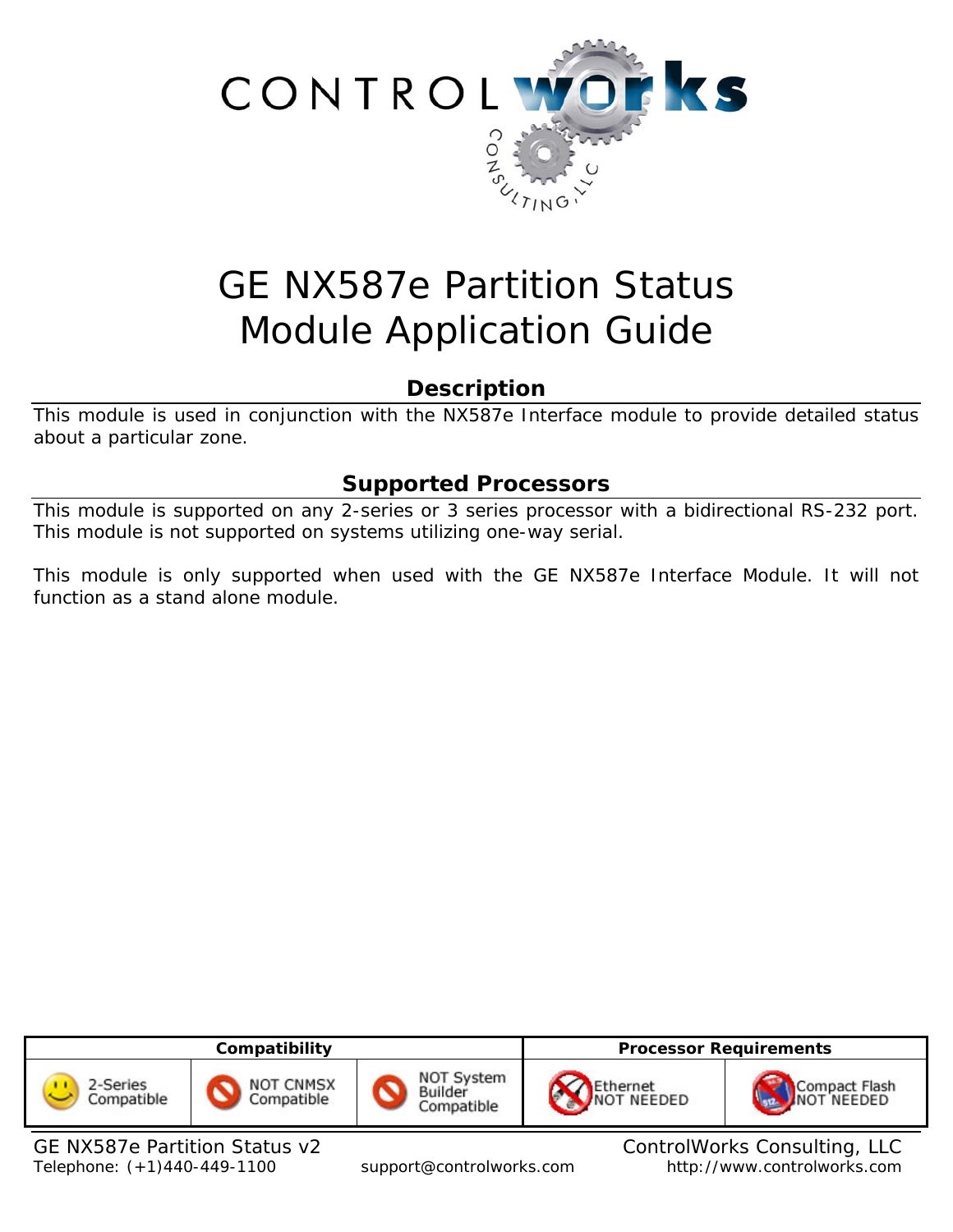## **Connection**

Connect the partitionX\_status\$ output of the Interface Module to this module's partition\_staus\_in\$ input.

## **Status Only**

This module provides status of the corresponding partition; the NX587e does not provide a method of directly controlling an individual zone or partition; all partition controls are accomplished using keypad functions as if you were using a native NX148E keypad.

## **Module Synchronization**

The NX-587E reports selected events in an unsolicited manner, that is polling is not required during normal use. When the program reboots or if the NX-587E or alarm system is disconnected or looses power, it is necessary to poll the NX-587E (using the NX587 interface module) to obtain the current system status.

If the NX-587E is connected directly to the processor or if the cable connecting the NX-587E to the processor, connecting the "CTS" digital signal from the serial port to the [enable\_module\_(reboot\_finished)] digital input on the module will automatically resynchronize the module to the current state of the NX-587E if it were to become disconnected or if power was cycled.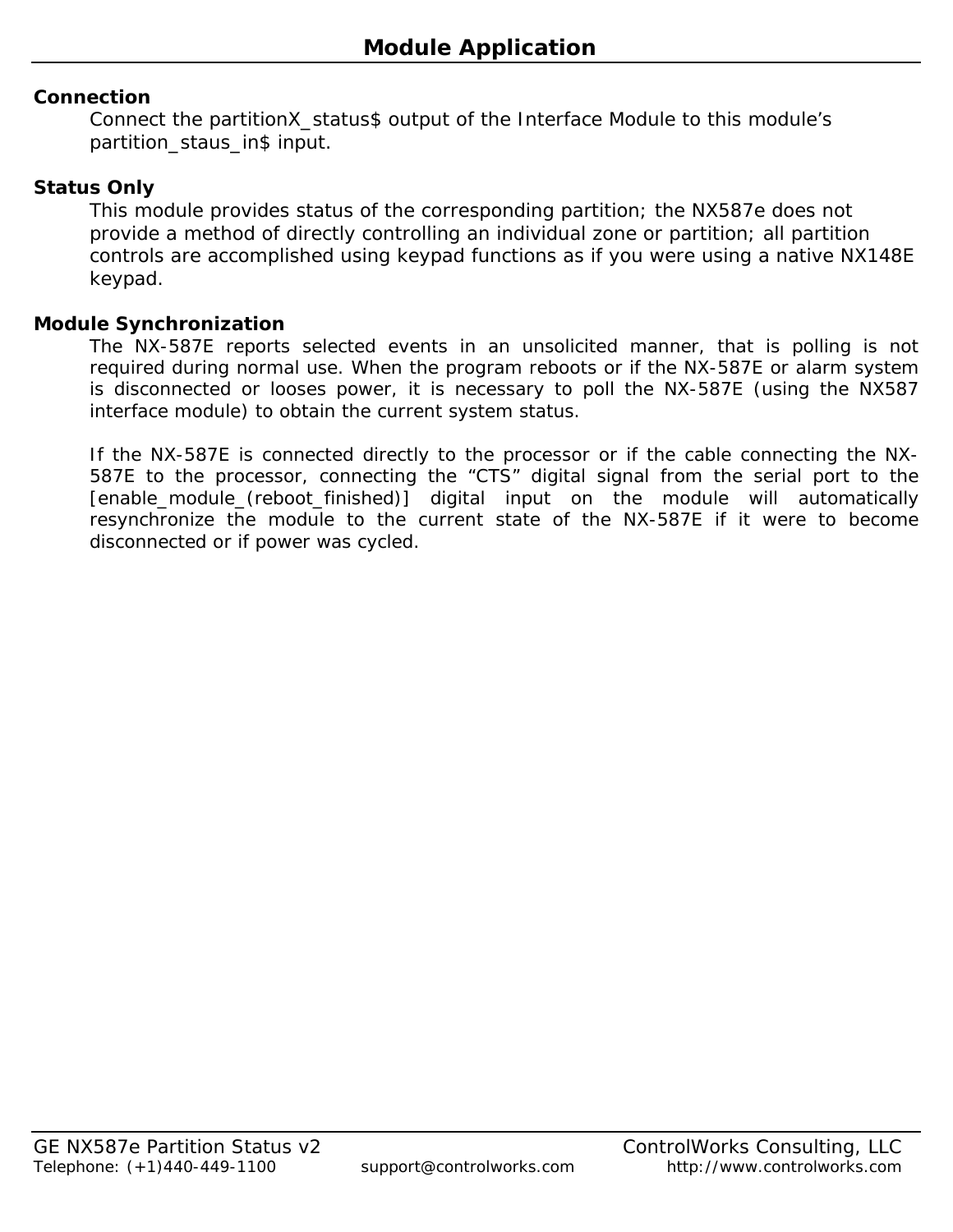# **Signal and Parameter Descriptions**

Bracketed signals such as "[signal\_name]" are optional signals

#### **DIGITAL INPUTS**

This module does not utilize any digital inputs

## **ANALOG INPUTS**

This module does not utilize any analog inputs.

## **SERIAL INPUTS**

|  | module. |  |  |
|--|---------|--|--|

# **DIGITAL OUTPUTS**

| High when the partition is ready to be armed            |
|---------------------------------------------------------|
| (generally, all zones are ready or bypassed)            |
| High when the partition is armed (either stay or away)  |
|                                                         |
| zone.                                                   |
| High when the entry delay is active                     |
|                                                         |
| High when an alarm has previously occurred in the       |
| corresponding partition.                                |
| High when the siren is active for the corresponding     |
| partition.                                              |
| High when the partition is in stay mode. Note:          |
| Depending on the specific security system and           |
| configuration a partition may be explicitly be armed in |
| stay mode (e.g. by pressing the "Stay" button) OR if    |
| armed "Away" and no exit zone is violated, will         |
| automatically arm in Stay mode.                         |

## **ANALOG OUTPUTS**

This module does not utilize any analog outputs.

#### **SERIAL OUTPUTS**

This module does not utilize any serial outputs.

#### **PARAMETERS**

This module does not utilize any parameters.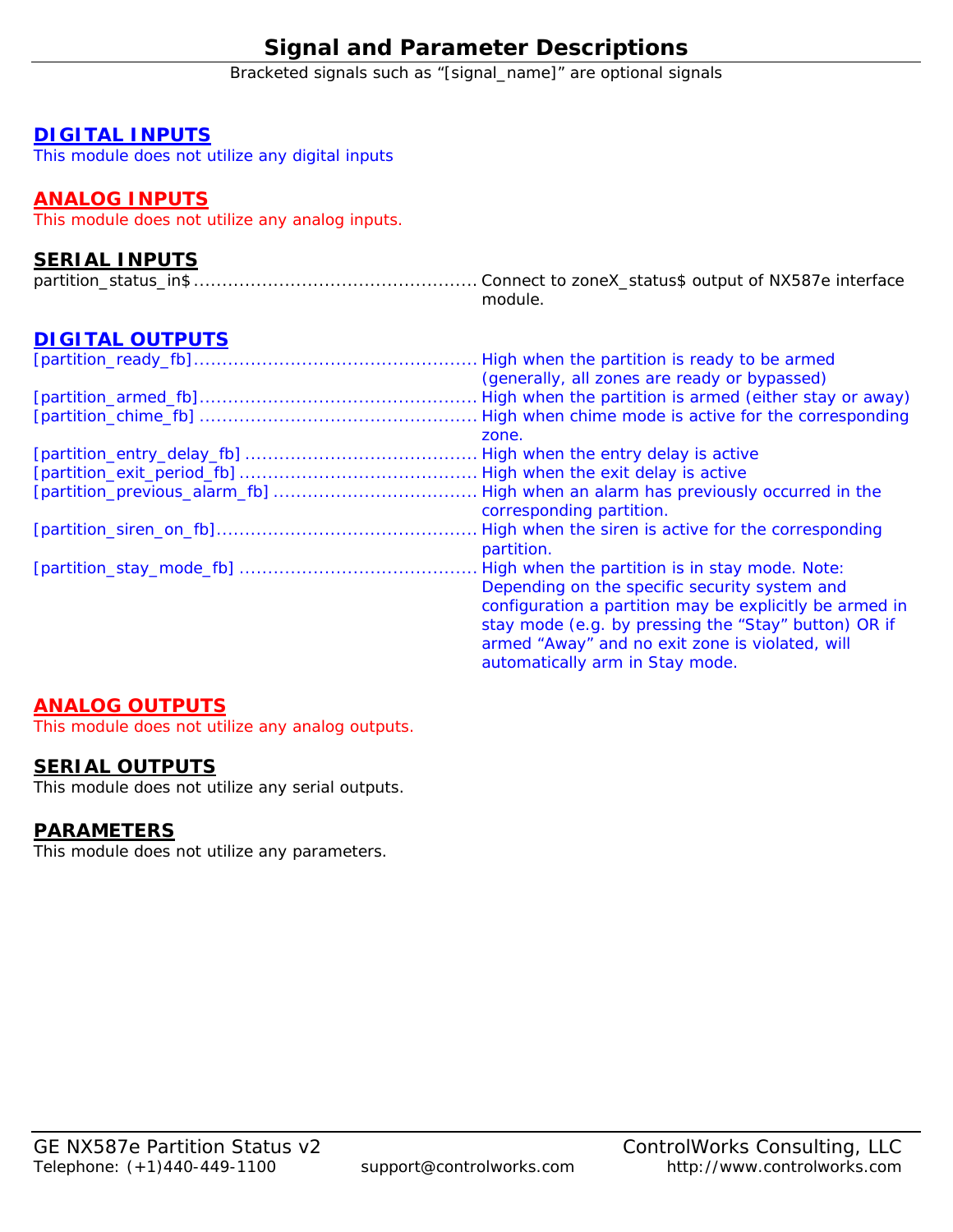This module is supported by ControlWorks Consulting, LLC. Should you need support for this module please email support@controlworks.com or call us at 440-449-1100. ControlWorks normal office hours are 9 AM to 5 PM Eastern, Monday through Friday, excluding holidays.

Before calling for support, please ensure that you have loaded and tested operation using the included demonstration program and touchpanel(s) to ensure that you understand the correct operation of the module. It may be difficult for ControlWorks to provide support until the demonstration program is loaded.

Updates, when available, are automatically distributed via Email notification to the address entered when the module was purchased. In addition, updates may be obtained using your username and password at http://www.controlworks.com/customerlogin.aspx .

# **Distribution Package Contents**

The distribution package for this module should include:

|                                                                                     | distributes data to the partition module and zone<br>module. |
|-------------------------------------------------------------------------------------|--------------------------------------------------------------|
| GE_NX587E_Partition_Status_v2.umc  Crestron User Module partition status            |                                                              |
| GE_NX587E_Zone_Status_v2.umc  Crestron User Module zone status                      |                                                              |
|                                                                                     |                                                              |
| GE_nx587_demo_program_v2.smw Demo program for PRO2 processor                        |                                                              |
| GE_NX587e_Interface_Module_Help_v2.pdf  Help file for interface module              |                                                              |
| GE_NX587e_Partition_Status_Module_Help_v2.pdf Help file for partition status module |                                                              |
| GE_NX587e_Zone_Status_Module_Help_v2.pdf  Help file for zone status module          |                                                              |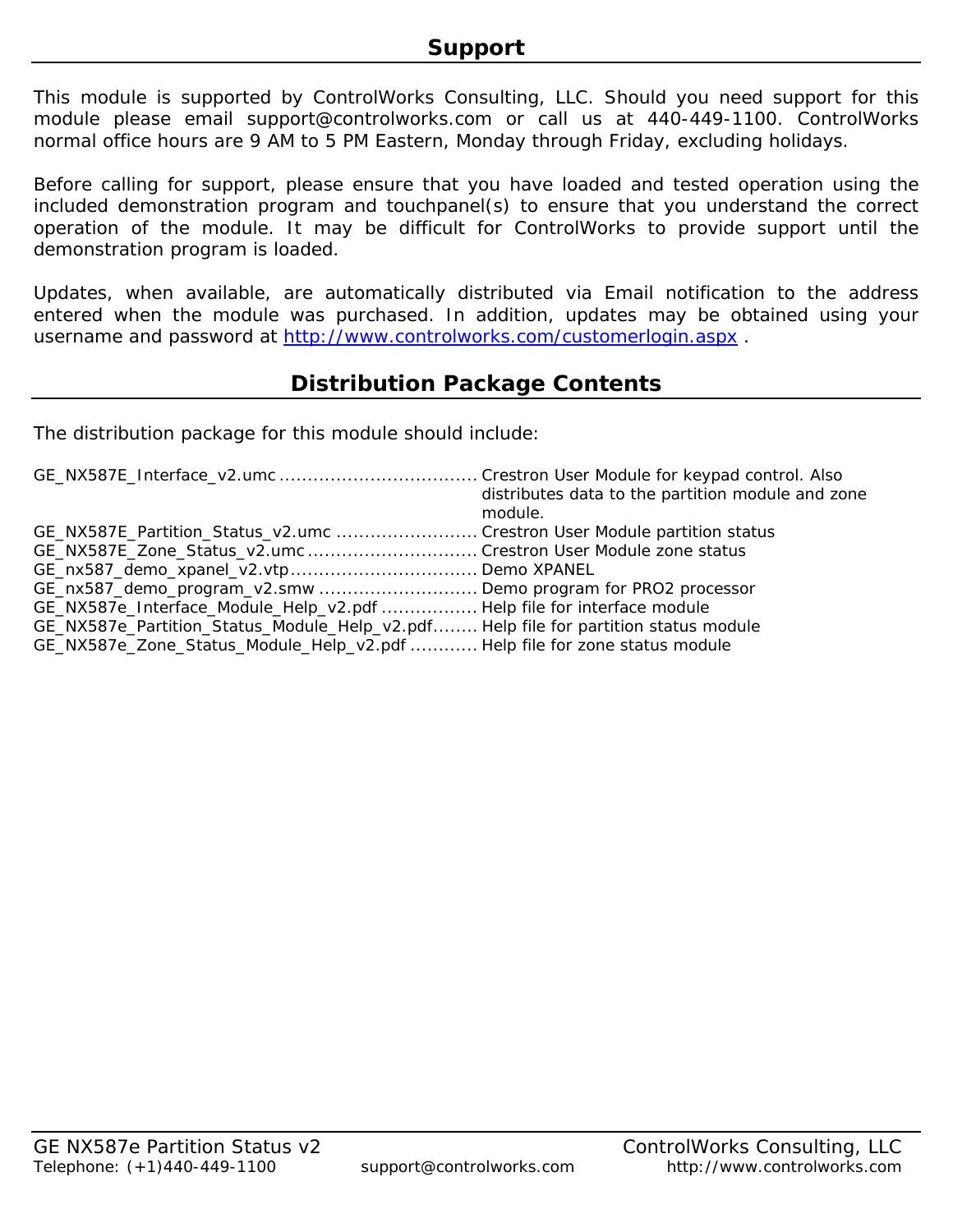V1 lincoln@controlworks.com 2010.09.27 -Initial release

V2 caleb@controlworks.com 2011.12.13 No changes to this module in v2.

# **Development Environment**

This module version was developed on the following hardware and software. Different versions of hardware or software may or may not operate properly. If you have questions, please contact us.

| <b>GE Hardware</b>                 | <b>Hardware Version</b> |  |  |
|------------------------------------|-------------------------|--|--|
| <b>NX-587E</b>                     | Unknown                 |  |  |
|                                    |                         |  |  |
| <b>Crestron Hardware</b>           | <b>Firmware Version</b> |  |  |
| <b>Crestron MC3 Processor</b>      | 1.002.0000              |  |  |
| <b>Crestron PRO2 Processor</b>     | 4.003.0010              |  |  |
| <b>Software</b>                    | <b>Software Version</b> |  |  |
| <b>Crestron SIMPL Windows</b>      | 3.02.14                 |  |  |
| <b>Crestron Vision Tools Pro-e</b> | 4.4.28                  |  |  |
| <b>Crestron Database</b>           | 28.05.017.00            |  |  |
| Device Database                    | 17.05.009.00            |  |  |
| <b>Crestron Device Library</b>     | 760                     |  |  |
|                                    |                         |  |  |